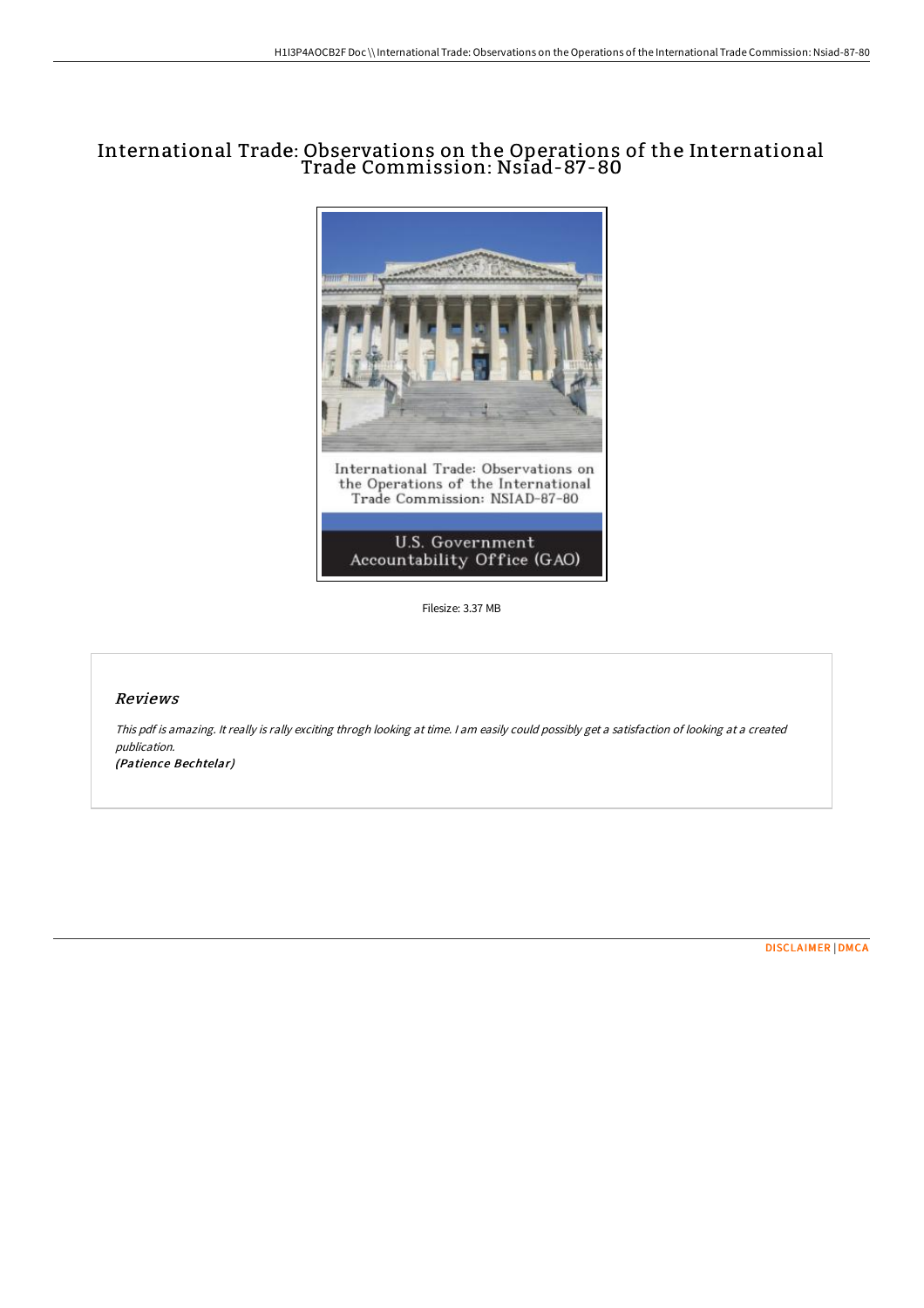### INTERNATIONAL TRADE: OBSERVATIONS ON THE OPERATIONS OF THE INTERNATIONAL TRADE COMMISSION: NSIAD-87 -80



To download International Trade: Observations on the Operations of the International Trade Commission: Nsiad-87-80 PDF, remember to click the hyperlink beneath and save the document or have access to additional information that are related to INTERNATIONAL TRADE: OBSERVATIONS ON THE OPERATIONS OF THE INTERNATIONAL TRADE COMMISSION: NSIAD-87-80 book.

Bibliogov, United States, 2013. Paperback. Book Condition: New. 246 x 189 mm. Language: English . Brand New Book \*\*\*\*\* Print on Demand \*\*\*\*\*.GAO evaluated the International Trade Commission s (ITC) operations, identifying problems with ITC programmatic, administrative, and information resource management activities and its internal evaluations. GAO found that ITC uses incomplete and unverified questionnaire data, since: (1) the questionnaires may contain format weaknesses; (2) the questionnaire response rates are low and respondents do not answer some questions; (3) its investigative field work is limited; and (4) its investigative reports do not contain summaries and generally do not set forth the scope and methodology of the investigations. GAO also found internal administrative control weaknesses in ITC handling of: (1) classified security information and confidential business information; (2) procurement activities; (3) property management; and (4) extended lunch periods. GAO noted that ITC: (1) could eliminate, combine, or decrease the frequency of some recurring reports so that it issues only reports that the government or private industry need; and (2) has never regularly audited its financial and program activities. In addition, GAO found that ITC has: (1) a fragmented organizational structure for managing its information resources functions; (2) not yet established an overall comprehensive information resource management (IRM) plan; (3) not placed the senior IRM official and other key executives on its Information Systems Planning Committee; and (4) not adequately documented its need for microcomputers.

 $\overline{\mathbf{P}^{\mathbf{D}\mathbf{F}}}$ Read [International](http://www.bookdirs.com/international-trade-observations-on-the-operatio.html) Trade: Observations on the Operations of the International Trade Commission: Nsiad-87-80 **Online** 

Download PDF [International](http://www.bookdirs.com/international-trade-observations-on-the-operatio.html) Trade: Observations on the Operations of the International Trade Commission: Nsiad-87-80